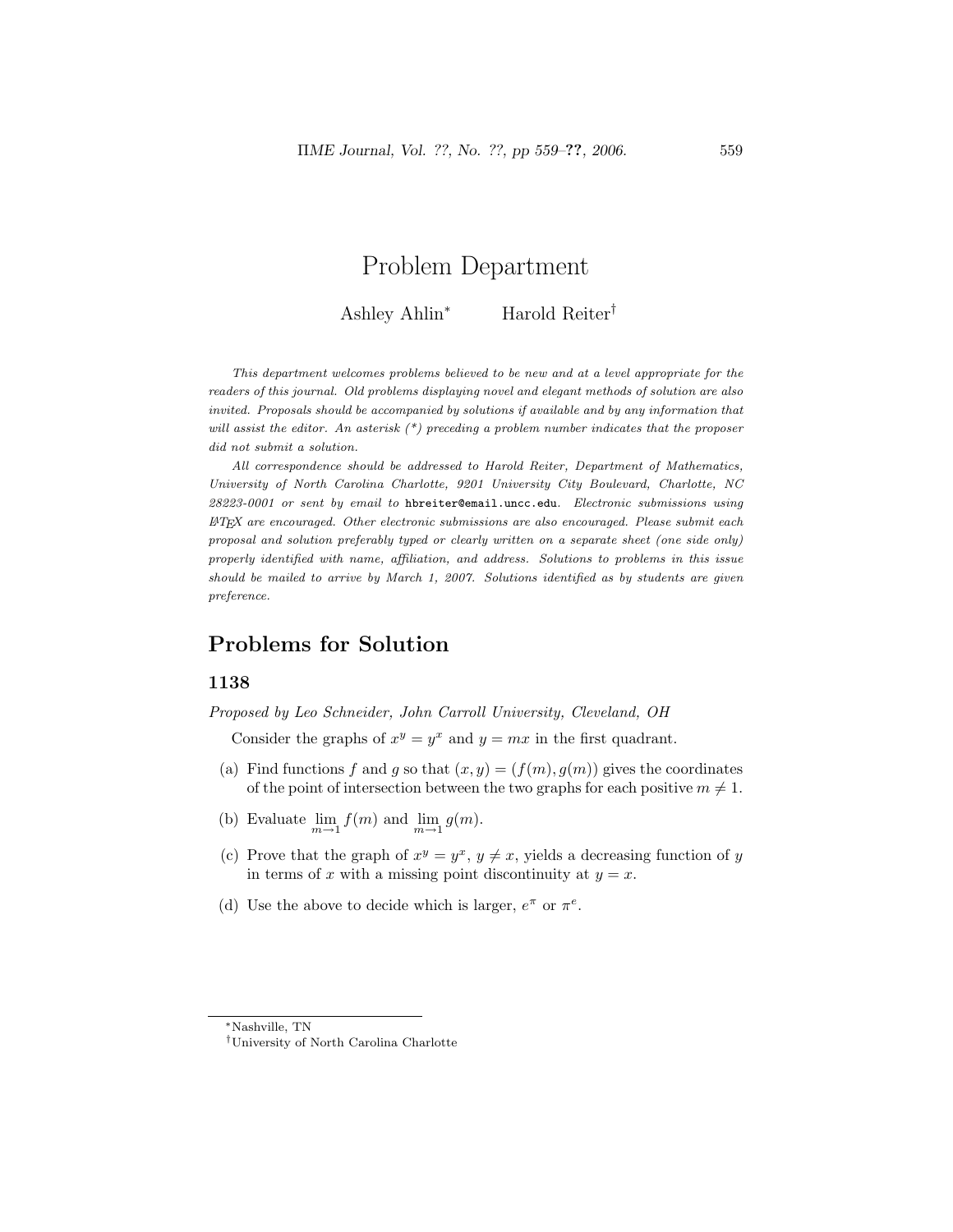# 1139

Proposed by Brian Bradie, Christopher Newport University, Newport News, VA Simplify  $\mathbf{r}$ 

$$
\arctan\left(\frac{1+t}{1-t}\right) - \arctan t.
$$

# 1140

Proposed by Cecil Rousseau, University of Memphis, Memphis TN

For each  $n \geq 0$  determine

$$
\min \int_0^\infty p^2(x) e^{-x} dx,
$$

when the minimum is taken over all  $p \in \mathbf{R}[x]$  satisfying deg  $p \leq n$  and  $p(0) = 1$ . Show that the minimizing polynomial is unique and express it as a single member of a classical family of orthogonal polynomials.

# 1141

Proposed by Arthur Holshouser, Charlotte, NC

We call  $((S, \cdot), (S, *), f)$  a standard structure if  $(1)$   $(S, \cdot), (S, *)$  are two district binary operators on S, (2) if  $f : S \to S$  is a bijection on S, (3) f:  $(S, \cdot) \to (S, *)$  is an isomorphism and (4)  $f : (S, *) \to (S, \cdot)$  is an isomorphism.

- (a) Suppose  $((S, \cdot), (S, *)$ , f) is a standard structure.
	- (1) show that neither of  $f:(S,\cdot)\to (S,\cdot), f:(S,\ast)\to (S,\ast)$  are automorphisms.
	- (2) Show that both of  $ff : (S, \cdot) \to (S, \cdot)$ ,  $ff : (S, *) \to (S, *)$  are automorphisms where  $ff$  denotes the composition of the two functions  $f$ and f.
- (b) Suppose  $(S, \cdot)$  is a binary operator on  $S, f : S \to S$  is a bijection on  $S, f : (S, \cdot) \to (S, \cdot)$  is not an automorphism, and  $ff : (S, \cdot) \to (S, \cdot)$  is an automorphism. In particular note that if  $f : (S, \cdot) \to (S, \cdot)$  is not an automorphism and  $ff = I$ , the identity function, the (b) is satisfied.

Define  $(S, *)$  by  $\forall a, b \in S$ ,  $a * b = f$ ¡  $f^{-1}(a) \cdot f^{-1}(b)$ ¢ . Show that  $((S, \cdot), (S, *)$ ,  $f)$ is a standard structure.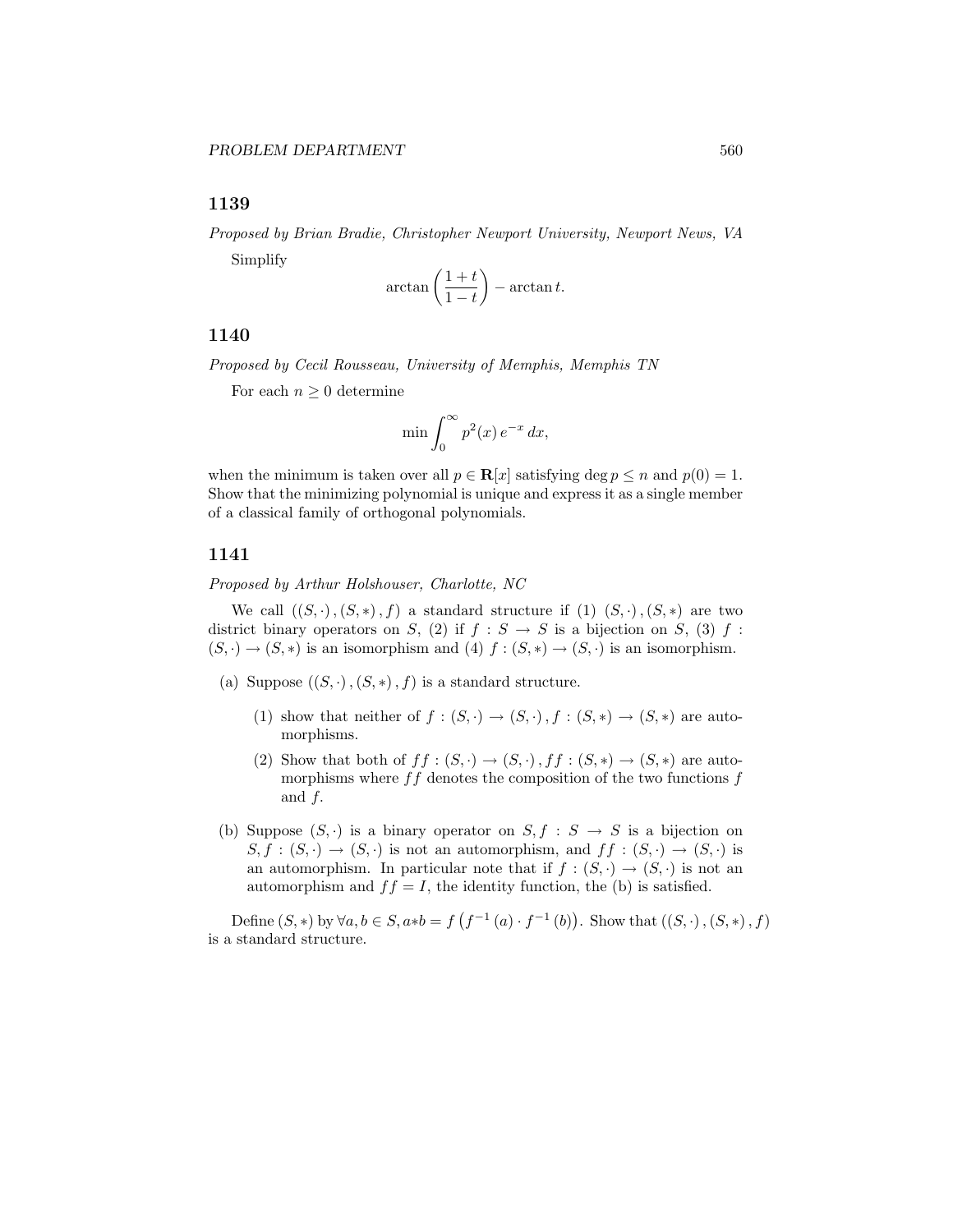# 1142

Proposed by Marcin Kuczma, University of Warsaw, Warsaw, Poland

From among all K-element subsets of an N-element set choose M sets. Let  $M = f(N, K)$  be the least M which guarantees that some two of the chosen sets are disjoint – and let  $f(15, 6)$  be nice and lucky and happy for you! Editor's note: this puzzle was sent to friends of the poser in December of a certain year as a gift. This is the fifth of several such problems we plan for this column.

#### 1143

Proposed by Leo Schneider, John Carroll University, Cleveland, OH

Compute the number of ordered pairs of positive integers  $(m, n)$  that solve

$$
2m + 6n = 2006
$$

and for which  $m + n$  is a multiple of 13.

# 1144

Proposed by José Luis Díaz-Barrero, Universidad Politécnica de Cataluña, Barcelona, Spain.

Let  $\alpha, \beta, \gamma$  be the angles of an acute triangle ABC with semiperimeter s and circumradius R. Prove that

$$
\csc \alpha^{\sin \alpha} + \csc \beta^{\sin \beta} + \csc \gamma^{\sin \gamma} < 6 - \frac{s}{R}
$$

#### 1145

Bathoo U. Kyaw Htoo, Myint Nge Qtr, Myeik, Myanmar

Given a positive integer  $n$ , an *associate* of  $n$  is any integer than can be obtained by permuting digits of  $n$  (and dropping any initial zeros). Thus the associates of 1022 are 122, 212, 221, 1022, 1202, 1220, 2012, 2102, 2120, 2021, 2201, and 2210. Find a formula for  $\Sigma(n)$ , the sum of all associates of n. To express the formula for  $\Sigma(n)$  in compact form, let  $m_0, m_1, \ldots, m_9$  denote the multiplicities of the decimal digits  $0, 1, ..., 9$ , respectively, in the decimal representation of *n*, and let  $m = m(n) = \sum_{k=0}^{9} m_k$  and  $s(n) = \sum_{k=1}^{n} km_k$ . Thus *m* is the number of decimal digits of n and s is their sum. Finally, let  $R_m = (10^m - 1)/9$  denote the m-digit repunit.

# 1146

Douglas Shafer, University of North Carolina Charlotte

Given six real constants  $a, b, c, d, e$ , and  $f$ , not all zero, a conic section  $C: ax^2 + bxy + cy^2 + dx + ey + f = 0$  is determined. Since rescaling the six